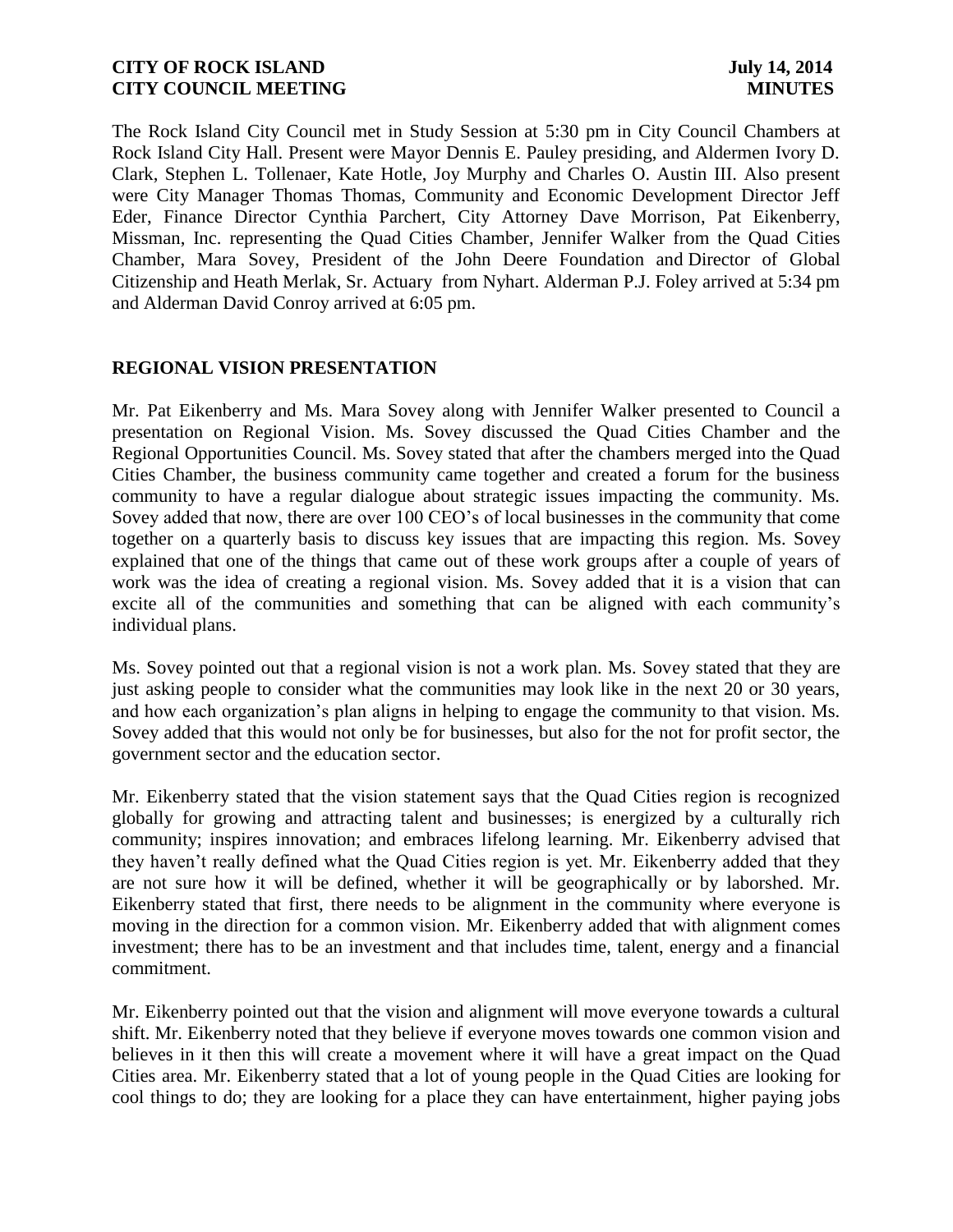and raise their children. Mr. Eikenberry stated that something has to be done in the Quad Cities to create that. Mr. Eikenberry stated that the bottom line is getting a lot of talent staying in the Quad Cities, which will help businesses and industries, and it will help the area to grow. Mr. Eikenberry added that this has to be focused on growing primary industries, good jobs, good wages and good higher household incomes. Mr. Eikenberry reiterated that this is not a work plan, but they are just trying to create a vision where everyone can say that this will be good for the greater community. Mr. Eikenberry advised that if everyone can get involved then that will create a movement. Mr. Eikenberry pointed out that the regional vision is a rallying point; it is a movement through groups and individuals who can participate in shaping the future of the community.

Mr. Eikenberry stated that they are seeking change agents that are willing to lead and influence others to think, speak and behave in ways that would be transformative. Mr. Eikenberry added that they want the Quad Cities to be a regional attraction. Mr. Eikenberry indicated that they have three types of organizations that make up the community, which include businesses, non profits and the government and public sector. Mr. Eikenberry stated that they are asking Council to help build a plan and let them know how the City's plan fits into what they are trying to do, and let them know how to help the City grow its community along with the rest of the region. Mr. Eikenberry asked Council to endorse this and help create the movement, join the movement, align efforts and appoint a designee to be part of the overall planning team. Mr. Eikenberry concluded that this is not a plan; at this point, it is just a thought.

Council discussed the presentation as it related to various organizations coming together and sharing their strategic visions for their plans and discussing those issues that are of a common interest to everyone.

# **ACTUARIAL SERVICES PRESENTATION**

Finance Director Cynthia Parchert introduced the new Actuary, Heath Merlak, Sr. Actuary from Nyhart. Mr. Merlak presented a summary report to Council of the actuarial valuation results for the April 1, 2014 Rock Island Firefighters and the Rock Island Police Pension funds. Mr. Merlak discussed the changes from last year. Mr. Merlak stated that some of the assumptions were changed that were being used last year to better align it with the Illinois Department of Insurance (DOI). Mr. Merlak stated that they changed to the DOI mortality, disability, termination and withdrawal assumptions. Mr. Merlak added that for the retirement age assumptions, Nyhart assumed that Firefighters and Police would be retiring at the age of 62. Mr. Merlak added that two assumptions that did not change for this year's valuation was the interest rate and salary increase. Mr. Merlak stated that they will continue to monitor and gather input on future expectations.

Mr. Merlak advised that the Firefighters Fund contribution is coming in at \$2,676,324.00, which is about a \$500,000.00 increase over last year. Mr. Merlak added that the Police Fund contribution is \$2,687,850.00, which is an increase of \$267,274.00 over the prior year. Mr. Merlak stated that assuming assets earn 7.5%, the cost projections indicate that the employer contribution next year will increase approximately 5.0% for the Firefighters Fund and 4.5 % for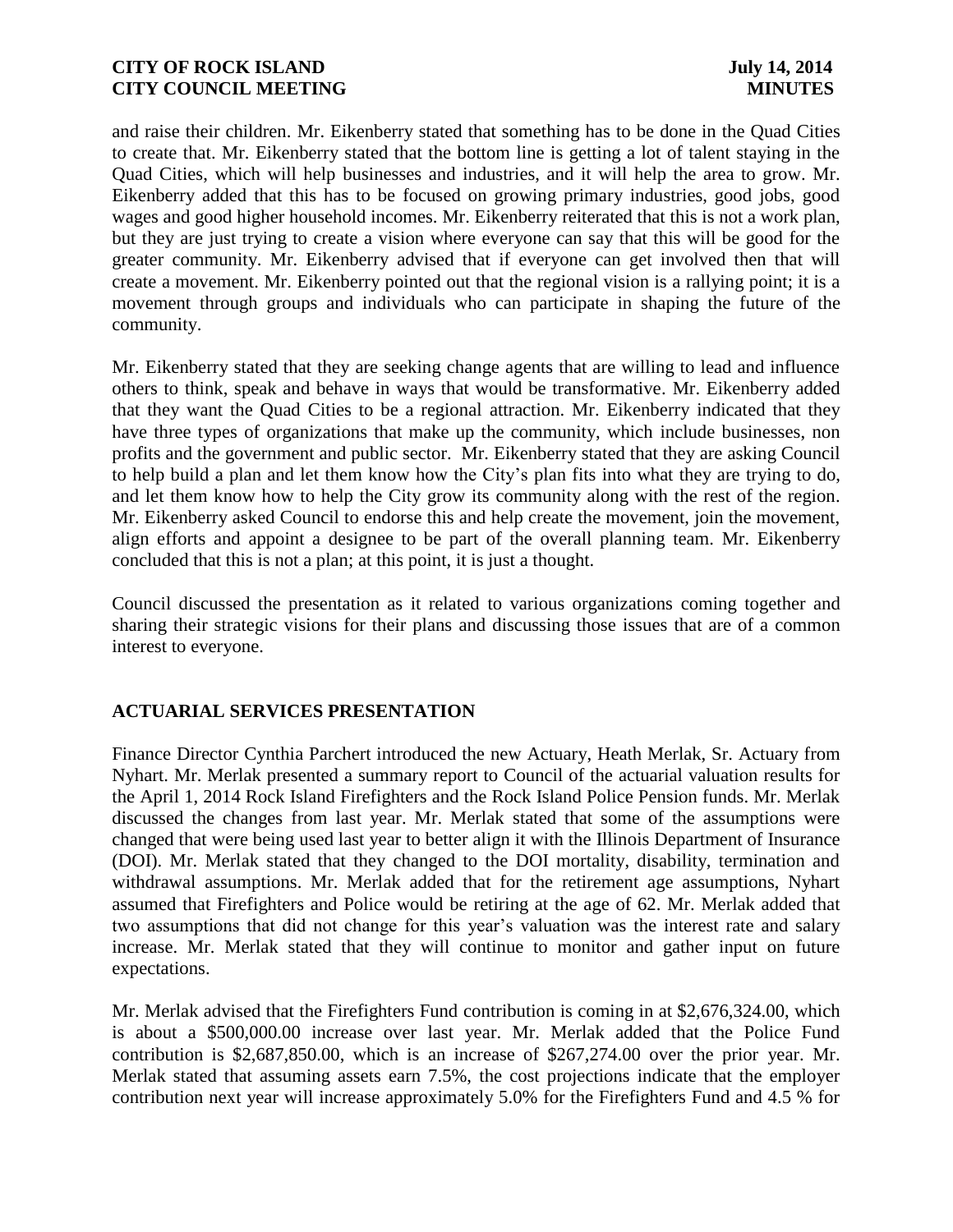the Police Fund. Mr. Merlak discussed participant information as it related to the Firefighters and Police plans.

Mr. Merlak advised that from an actuarial perspective, they are concerned about the market value, but the more important number that is used is the actuarial value, which is a smooth value of assets. Mr. Merlak added that essentially that number represents any asset, gain or loss that the plan experiences; the gain or loss is spread out over five years. Mr. Merlak noted that the thought behind that is to try to avoid spikes. Mr. Merlak explained that for the Firefighter plan, the market value and actuarial are about the same. Mr. Merlak added that on the Police plan, there is a little bit of difference with the market value, which is about \$1 million higher than the smooth value. Mr. Merlak further discussed this item. Mr. Merlak then discussed the reconciliation of unfunded accrued liability for the Firefighter plan and Police plan. Mr. Merlak explained that the unfunded accrued liability is accrued liability in the plan minus the actuarial value of assets or funding shortfall. Mr. Merlak also discussed the employer funding requirements for both plans. Mr. Merlak noted that the amortization payment is the payment to pay down the unfunded accrued liability. Mr. Merlak further discussed the employer funding requirements for both plans.

Mr. Merlak discussed expected cost projections. Mr. Merlak advised that for the Firefighters plan, it is expected to be about a 5.0% increase for 2015, which is approximately \$2.8 million dollars and in 2016 it goes to approximately \$3 million dollars. Mr. Merlak stated that although the Police plan carries different participants, the overall cost is very similar to the Firefighters cost projections.

Mr. Merlak then discussed the new required disclosures as it related to the Government Accounting Standards Board (GASB). Mr. Merlak pointed out that the Government Accounting Standards Board has completely overhauled how public pension plans are being recorded. Mr. Merlak stated that the key change is that it will be a requirement to record that accrued liability number minus the market value. Mr. Merlak added that the unfunded accrued liability will have to be recorded on the balance sheet.

Council discussed Mr. Merlak's presentation.

# **ADJOURNMENT**

A motion made by Alderman Foley and seconded by Alderman Murphy to adjourn the meeting carried by the following Aye and No vote. Those voting Aye being; Alderman Clark, Alderman Conroy, Alderman Foley, Alderman Tollenaer, Alderman Hotle, Alderman Murphy and Alderman Austin; those voting No, none. The meeting was adjourned at 6:18 pm.

 $\frac{1}{2}$  , and the set of the set of the set of the set of the set of the set of the set of the set of the set of the set of the set of the set of the set of the set of the set of the set of the set of the set of the set

Aleisha L. Patchin, City Clerk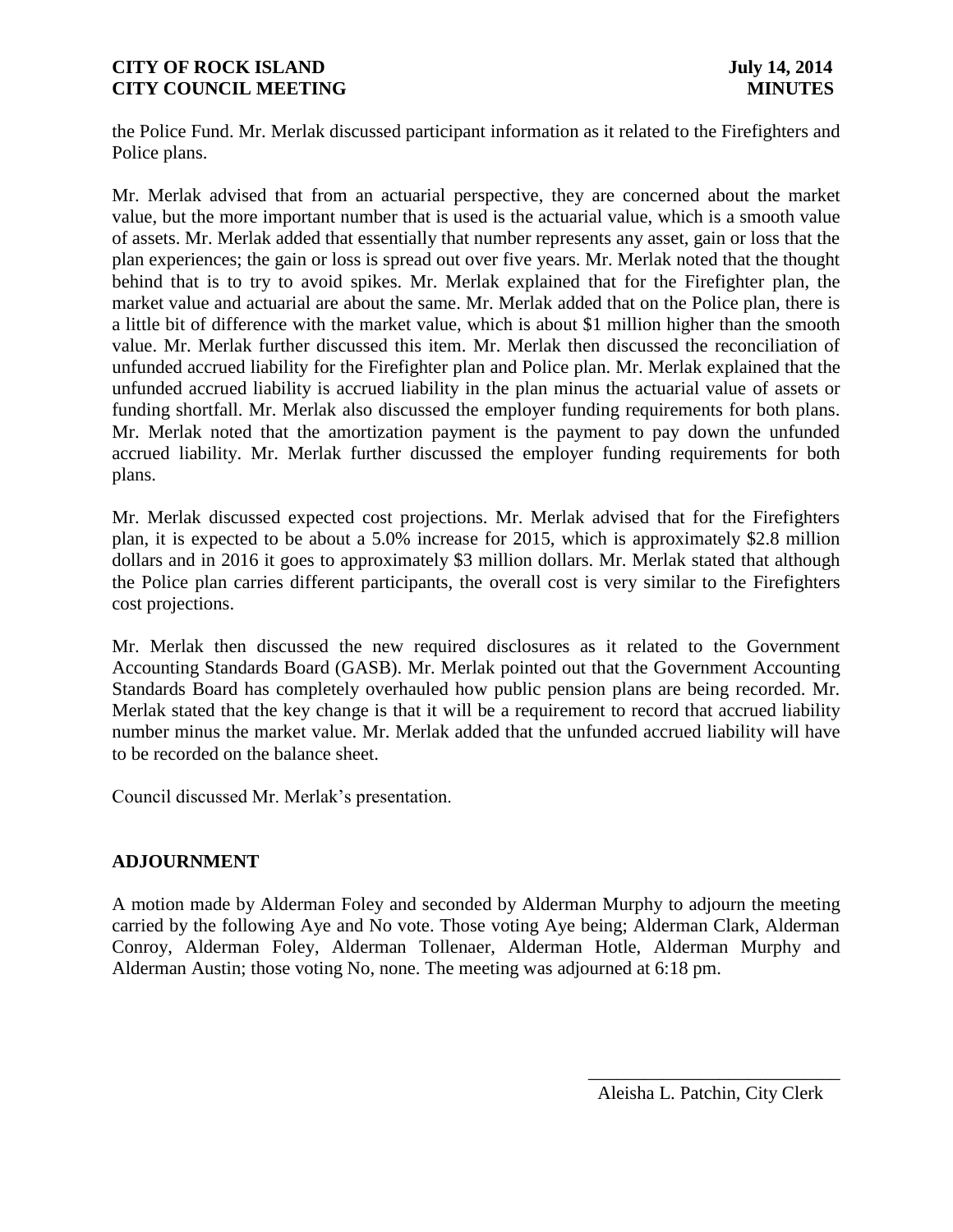Rock Island City Council met in regular session at 6:45 pm in Council Chambers of Rock Island City Hall. Present were Mayor Dennis E. Pauley presiding, and Aldermen Ivory D. Clark, David Conroy, P.J. Foley, Stephen L. Tollenaer, Kate Hotle, Joy Murphy and Charles O. Austin III. Also present were City Manager Thomas Thomas and City Attorney Dave Morrison.

### Introductory Proceedings

Mayor Pauley called the meeting to order and led in the Pledge of Allegiance. Alderman Hotle gave the Invocation.

#### Agenda Item #5

# **Minutes of the meeting of June 20, 2014, Minutes of the meeting of June 21, 2014 and Minutes of the meeting of June 23, 2014.**

A motion was made by Alderman Murphy and seconded by Alderman Hotle to approve the Minutes of the meeting of June 20, 2014, Minutes of the meeting of June 21, 2014 and Minutes of the meeting of June 23, 2014 as printed. The motion carried by the following Aye and No vote; those voting Aye being; Alderman Clark, Alderman Conroy, Alderman Foley, Alderman Tollenaer, Alderman Hotle, Alderman Murphy and Alderman Austin; those voting No, none.

### Agenda Item #6 **Update Rock Island by Mayor Pauley.**

Mayor Pauley stated that City officials and City staff will gather at  $6<sup>th</sup>$  Avenue and  $13<sup>th</sup>$  Street, the site of the new Rock Island Police Station for a groundbreaking ceremony on Tuesday, July 15, 2014 at 4:00 pm. Those attending the event will also have the opportunity to view the unveiling of the final station design. The public is welcome to attend. Construction on the project is slated to begin July  $16<sup>th</sup>$ .

Mayor Pauley advised that on Sunday, July 20<sup>th</sup>, Rock Island Police & Fire will be playing a softball game versus Davenport Police & Fire. The game will take place at 2:45 pm prior to the River Bandits Game (5:00 pm) at Modern Woodmen Field. Mayor Pauley stated that tickets are available in the Human Resources Department of the City Hall building for \$10.00 with \$4.00 of each ticket sold going to Ronald McDonald House. Mayor Pauley added that the ticket purchased will get you into the Police/Fire game as well as the River Bandits game. You can also purchase tennis balls during the game for a "ball toss" with all proceeds going to Ronald McDonald House. Please come and show your support for the Ronald McDonald House, City of Rock Island, and the Police and Fire employees playing in the game.

Mayor Pauley stated that Off the Rail Thursday's is each Thursday from 12:00 pm - 5:00 pm throughout the summer. Join Whitewater Junction at  $17<sup>th</sup>$  Street &  $18<sup>th</sup>$  Avenue for a day of relay races, contests, and other fun-filled activities. The Mayor added that the July  $24<sup>th</sup>$  theme is celebrating Winter Holidays in July. Admission is \$7.00. Children 2 and under are free with paid adult.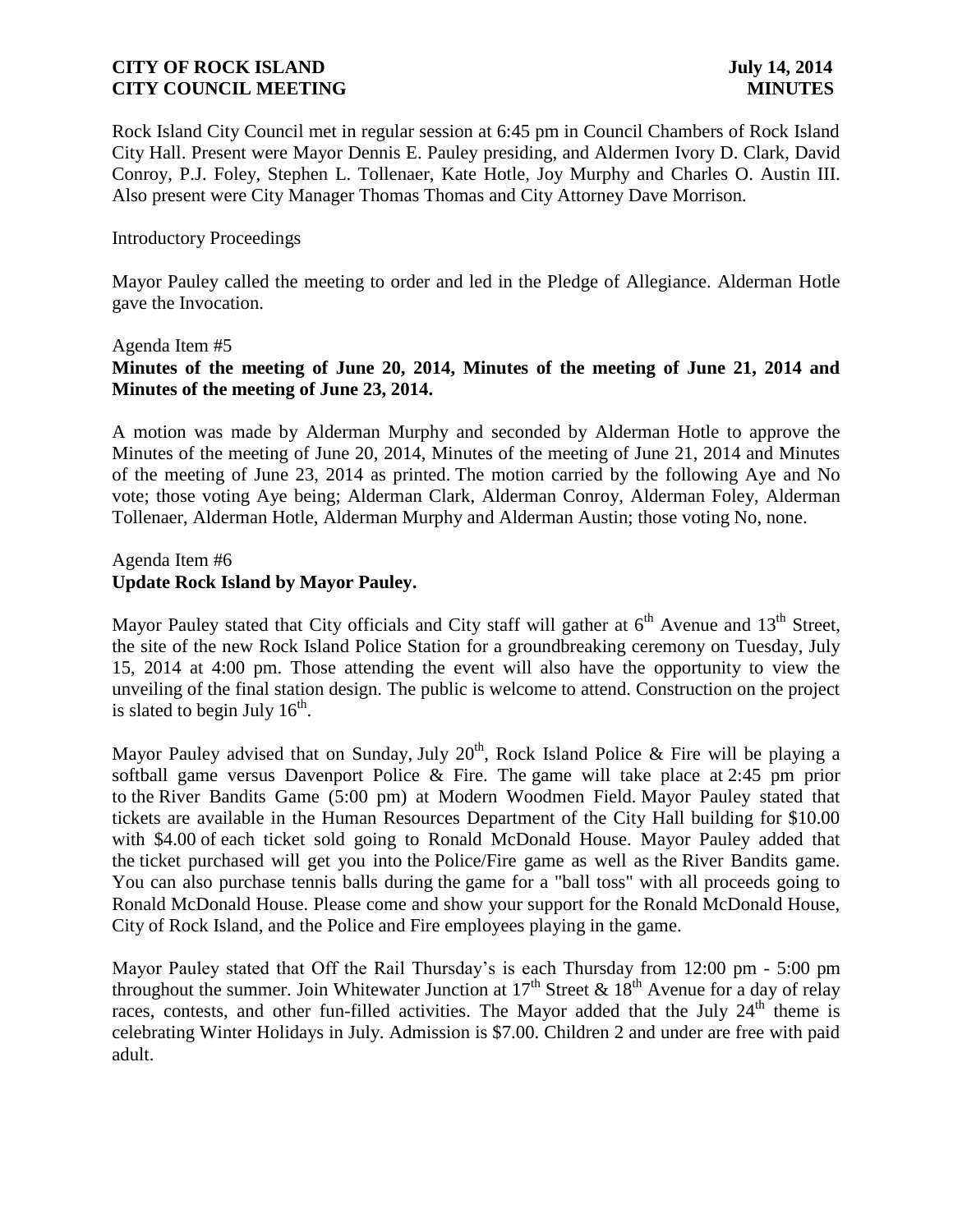Mayor Pauley stated that on Tuesday, July 24<sup>th</sup>, you can sing the blues with the Ellis Kell Band at the Starlight Revue Music Under the Stars Concert Series held at Lincoln Park. Start the evening with dinner at 6:00 pm from the Hy-Vee grill then learn a new dance move at the free dance lessons. At 7:00 pm the music begins. Concert rain date is Wednesday of the same week. Call (309) 732-RAIN.

Mayor Pauley stated that the City of Rock Island invites you to participate in the  $30<sup>th</sup>$  Annual Old-fashioned Labor Day Parade scheduled for Monday, September 1, 2014. This year's theme is Celebrating 30 Years of Community Pride! The first Labor Day Parade was held in 1985 as part of Rock Island's yearlong 150<sup>th</sup> or Sesquicentennial Celebration. The Mayor added that over the past 29 years, the parade has grown to average 150 entries and has become a popular annual event that draws thousands of spectators! Build a float, enter your business vehicle, organization, school, church van or simply walk the parade route. Mayor Pauley advised that the application form is available at [www.rigov.org](http://www.rigov.org/) under the City Clicks section or call Mary at (309) 732-2923 for more information. Applications are due by August 18, 2014.

#### Agenda Item #7

### **Public Hearing on a request from Attorney Dolores Tapia for a Special Use Permit to operate her law practice from her home at 801 44th Street.**

Mayor Pauley closed the regular meeting at 6:49 pm and opened a Public Hearing on a request from Attorney Dolores Tapia for a Special Use Permit to operate her law practice from her home at 801 44<sup>th</sup> Street.

Attorney Dolores Tapia of 801  $44<sup>th</sup>$  Street stepped forward. Mayor Pauley swore in Attorney Tapia.

Attorney Tapia requested that the action on this item be deferred until she has time to consult with experienced legal counsel on this matter and get advised as to whether to proceed with this petition or withdraw it altogether.

Council discussed this issue as to whether to continue with the hearing.

Attorney Tapia stated that there were mistakes on the application and that she was not prepared to move forward at this time. Attorney Tapia added that she did not anticipate the responses that this petition has received.

Alderman Conroy advised that the public hearing can still be held and a decision did not have to be made tonight. Alderman Conroy advised that Attorney Tapia may want to hear what the other people have to say and it may give her some insight as to what people are thinking in the neighborhood and why they may not want it.

Alderman Murphy inquired as to why Attorney Tapia was not prepared for this hearing.

Attorney Tapia stated that she completed this application on her own and zoning is not her area of expertise. Attorney Tapia stated that she needs to have legal advice on this process.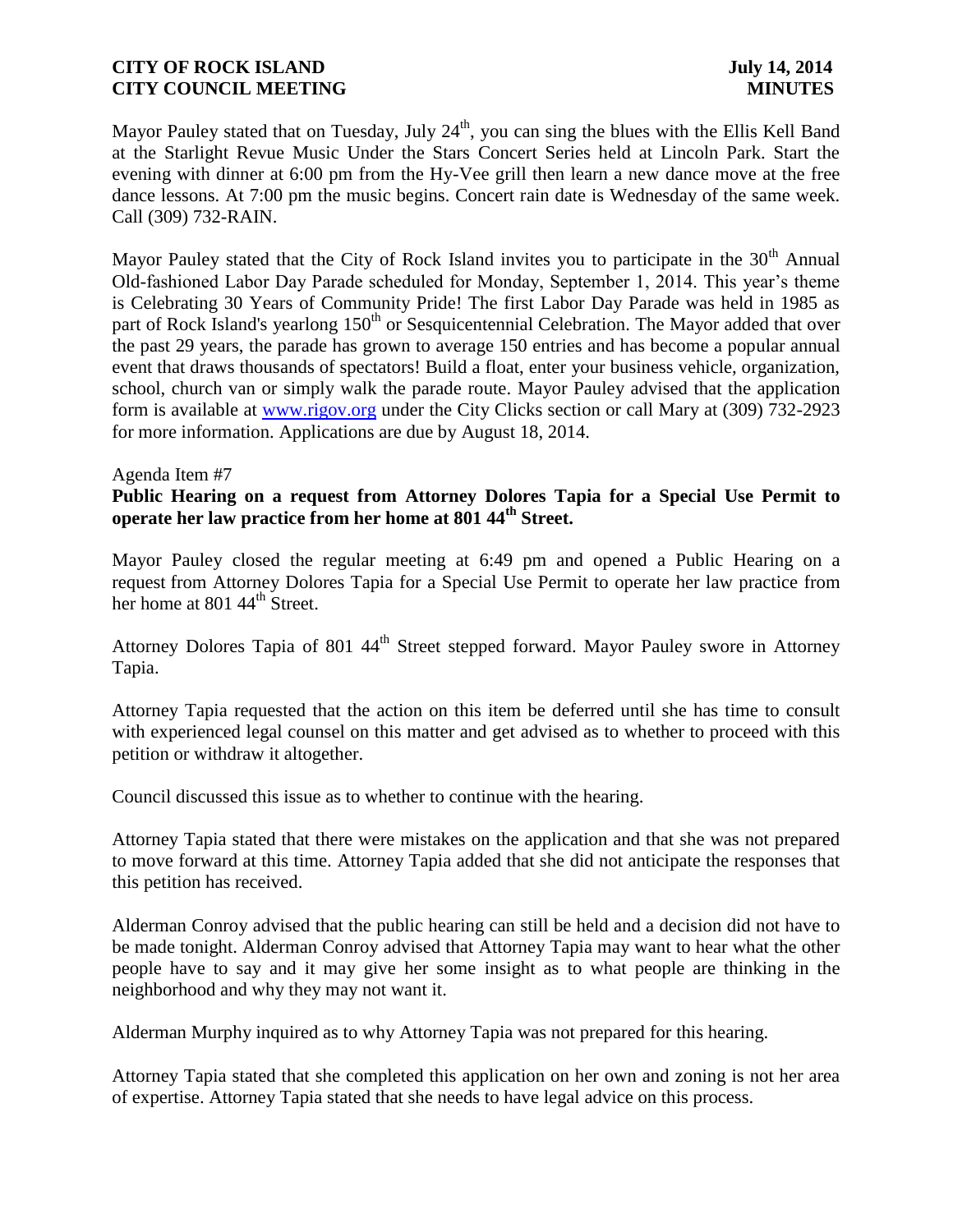Alderman Murphy advised Attorney Tapia that she could withdraw the application and could reapply. Alderman Murphy stated that she was concerned that it is an illegal operation in a residence and if it is delayed then it is being put off instead of making a decision.

Mayor Pauley stated that Attorney Tapia could withdraw her application and it would end at this point.

Alderman Murphy advised that the responses from the neighbors are related to what Attorney Tapia is requesting and what the neighbors feel is the impact on the neighborhood. Alderman Murphy added that everyone should get the right to be heard.

Attorney Tapia stated that she was very much affected by the one person that she spoke with.

Alderman Murphy stated that she had recommended to Attorney Tapia to go around to the neighbors and explain what she is planning to do and what type of business it is. After more discussion on this issue and the process, Attorney Tapia stated that the application is wrong; there are three employees and not four employees.

Alderman Murphy reiterated that the decision is up to Attorney Tapia as to whether she would like to withdraw or continue with the public hearing.

Alderman Conroy explained the public hearing procedure and then inquired as to whether Attorney Tapia could withdraw when she comes back up to talk during the public hearing.

City Attorney Dave Morrison stated that Attorney Tapia can withdraw, but not half way through the public hearing. City Attorney Morrison advised that if the request is denied, Attorney Tapia cannot reapply for one year and if it is withdrawn then she can apply at any time.

After more discussion, Attorney Tapia officially withdrew her application for a special use permit. Attorney Tapia stated that she could not risk being prevented from reapplying for an entire year.

Alderman Hotle encouraged Attorney Tapia to take Alderman Murphy's advice and talk to the neighbors that are here tonight.

At this time, Mayor Pauley closed the public hearing and reconvened the regular meeting at 7:03 pm.

Agenda Item #8

# **A Special Ordinance Amending Chapter 9, Article II, Division 1, Sec. 9-44 of the Code of Ordinances regarding Parking Enforcement Attendants; Positions Created**.

It was moved by Alderman Austin and seconded by Alderman Tollenaer to pass the ordinance. The motion carried by the following Aye and No vote; those voting Aye being; Alderman Clark, Alderman Tollenaer, Alderman Hotle and Alderman Austin; those voting No, Alderman Conroy, Alderman Foley and Alderman Murphy.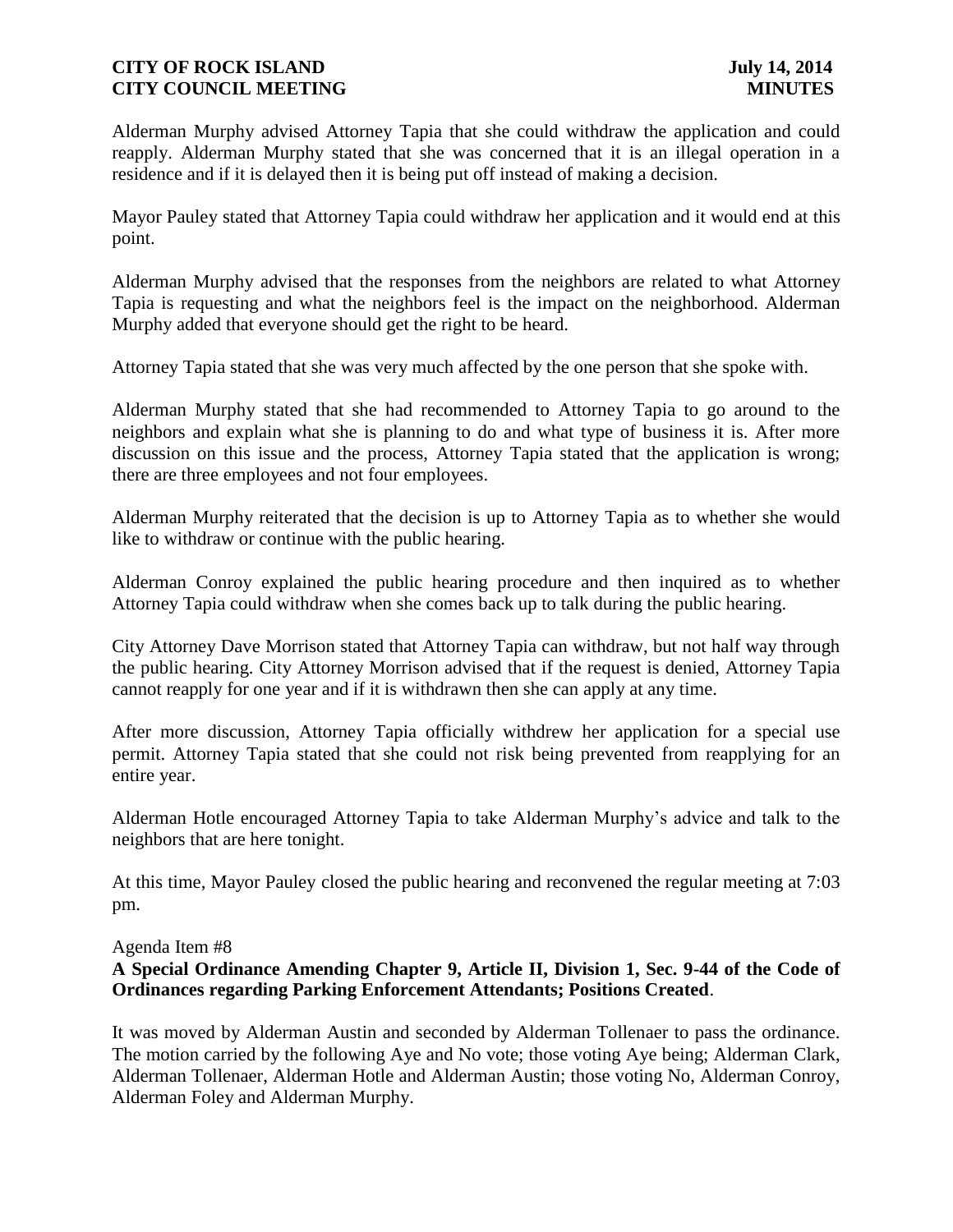Agenda Item #9 **CLAIMS**

It was moved by Alderman Austin and seconded by Alderman Foley to accept the following reports and authorize payments as recommended. The motion carried by the following Aye and No vote; those voting Aye being; Alderman Clark, Alderman Conroy, Alderman Foley, Alderman Tollenaer, Alderman Hotle, Alderman Murphy and Alderman Austin; those voting No, none.

a. Report from the Human Resources Department regarding payment in the amount of \$7,078.00 to Kutsunis and Weng P.C. for legal services rendered for the month of June.

b. Report from the Human Resources Department regarding payment in the amount of \$513.00 to Jacob Meisenbach for General Liability claim.

c. Report from the Human Resources Department regarding payment in the amount of \$3,500.00 to Ervey and Jessica Rodriquez for General Liability claim.

d. Report from the Public Works Department regarding payment #8 in the amount of \$18,137.25 to Valley Construction for services provided for the Rock Island Landing at Schwiebert Park.

e. Report from the Public Works Department regarding payment in the amount of \$21,760.86 to Langman Construction, Inc. for an emergency water main repair at 4401  $46^{\text{th}}$  Avenue.

f. Report from the Public Works Department regarding payment in the amount of \$67,500.00 to the Illinois Environmental Protection Agency for annual fees for the NPDES permits.

Agenda Item #10

**Claims for the weeks of June 20 through June 26 in the amount of \$903,201.94, June 27 through July 3 in the amount of \$918,693.53 and July 4 through July 10 in the amount of \$1,087,327.79 and payroll for the weeks of June 9 through June 22 in the amount of \$1,370,076.82 and June 23 through July 6 in the amount of \$1,387,466.07.**

Alderman Conroy moved and Alderman Clark seconded to allow the claims and payroll. The motion carried by the following Aye and No vote; those voting Aye being; Alderman Clark, Alderman Conroy, Alderman Foley, Alderman Tollenaer, Alderman Hotle, Alderman Murphy and Alderman Austin; those voting No, none.

Agenda Item #11

**Purchase Card Claims for the month of April in the amount of \$71,123.35 and for the month of May in the amount of \$70,666.58.**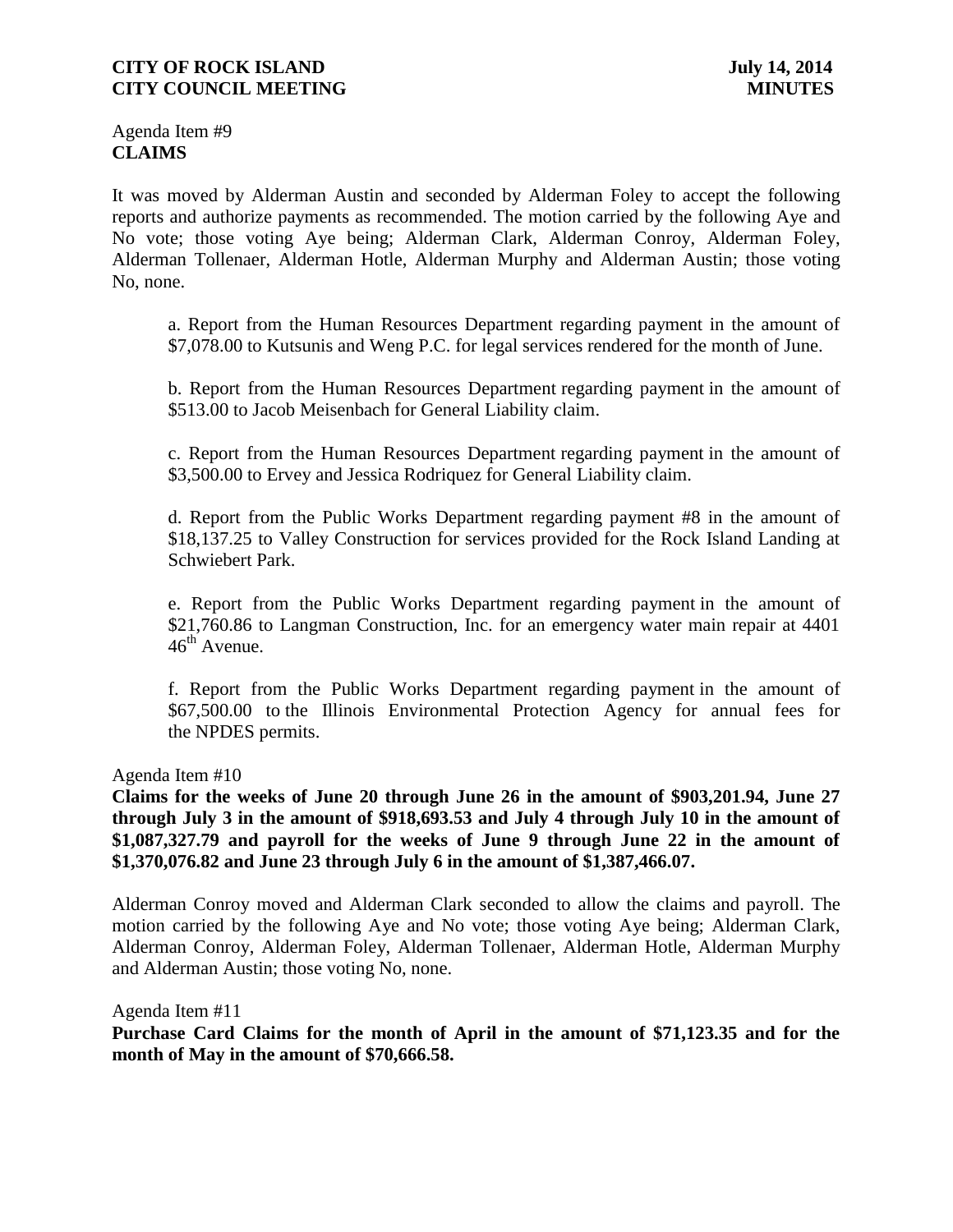It was moved by Alderman Hotle and seconded by Alderman Murphy to approve the purchase card claims as recommended. The motion carried by the following Aye and No vote; those voting Aye being; Alderman Clark, Alderman Conroy, Alderman Foley, Alderman Tollenaer, Alderman Hotle, Alderman Murphy and Alderman Austin; those voting No, none.

#### Agenda Item #12

## **Report from the Public Works Department regarding bids for the purchase of a Robotic Total Station and Data Collector equipment, recommending the bid be awarded to Precision Midwest in the amount of \$30,760.80.**

Alderman Tollenaer moved and Alderman Hotle seconded to award the bid as recommended and authorize purchase. The motion carried by the following Aye and No vote; those voting Aye being; Alderman Clark, Alderman Conroy, Alderman Foley, Alderman Tollenaer, Alderman Hotle, Alderman Murphy and Alderman Austin; those voting No, none.

#### Agenda Item #13

### **Report from the Public Works Department regarding bids for emergency railroad repairs for the southbound Rock Island Parkway railroad crossing, recommending the bid be awarded to Brandt Construction Company in the amount of \$74,500.00.**

It was moved by Alderman Conroy and seconded by Alderman Foley to award the bid as recommended and authorize the City Manager to execute the contract documents. The motion carried by the following Aye and No vote; those voting Aye being; Alderman Clark, Alderman Conroy, Alderman Foley, Alderman Tollenaer, Alderman Hotle, Alderman Murphy and Alderman Austin; those voting No, none.

#### Agenda Item #14

# **Report from the Public Works Department regarding bids for soil improvement and a change order for the new police facility, recommending the bid be awarded to Helitech in the amount of \$426,920.00, and a change order to Centennial Contractors in the amount of \$17,130.00.**

It was moved by Alderman Foley and seconded by Alderman Tollenaer to award the bid as recommended, approve the change order and authorize Gilbane Building Company to execute the contract documents. The motion carried by the following Aye and No vote; those voting Aye being; Alderman Clark, Alderman Conroy, Alderman Foley, Alderman Tollenaer, Alderman Hotle, Alderman Murphy and Alderman Austin; those voting No, none.

#### Agenda Item #15

### **Report from the Public Works Department regarding bids for the 2014 Seal Coat Street Program, project 2111, recommending the bid be awarded to Brandt Construction in the amount of \$137,765.27.**

It was moved by Alderman Foley and seconded by Alderman Tollenaer to award the bid as recommended and authorize the City Manager to execute the contract documents. The motion carried by the following Aye and No vote; those voting Aye being; Alderman Clark, Alderman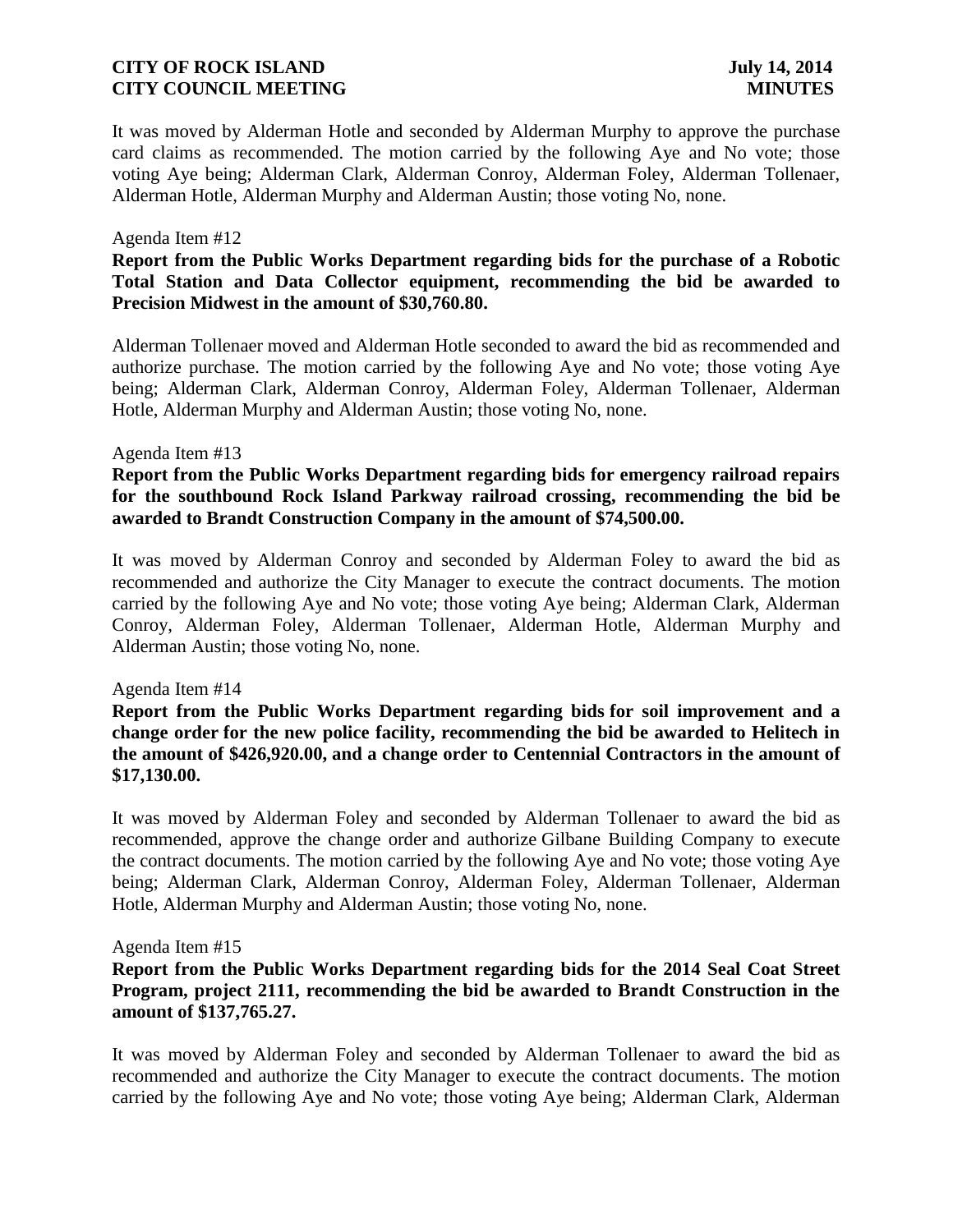Conroy, Alderman Foley, Alderman Tollenaer, Alderman Hotle, Alderman Murphy and Alderman Austin; those voting No, none.

#### Agenda Item #16

**Report from the Public Works Department and the Community and Economic Development Department regarding bids for the Ridgewood Sustainable Business Park, recommending that the City reject the bids and for staff to discontinue the project and return any unused portions of the EDA grant award.**

Mayor Pauley advised that Item #16 has been pulled from the Agenda.

Agenda Item #17

**Report from the Board of Local Improvements regarding a Special Assessment Ordinance for improvements to 8th Avenue from 42nd Street to 46th Street.**

Alderman Conroy moved to consider, suspend the rules and pass the ordinances for Item 17, Item 18, and Item 19 with Item 18 being  $9^{th}$  Avenue from 44  $\frac{1}{2}$  Street to 46<sup>th</sup> Street and Item 19 being the Shadybrook addition in the Southwest, Alderman Tollenaer seconded.

Agenda Item #18 **Report from the Board of Local Improvements regarding a Special Assessment Ordinance for improvements to 9th Avenue from 44 ½ Street to 46th Street**.

Agenda Item #19

**Report from the Board of Local Improvements regarding a Special Assessment Ordinance for improvements to Shadybrook Phase 1: 7th Street West from 79th Avenue West to 84th Avenue West, 8th Street West from 79th Avenue West to 84th Avenue West and 82nd Avenue West from 8th Street West to 9 th Street West.**

Discussion followed. Alderman Conroy advised that all of these projects are basically to grind three inches off and to put blacktop down, then fix some curbing and sidewalks that may need to be fixed at the same time. Alderman Conroy pointed out that he was at the meeting the other night when these projects were discussed. Alderman Conroy added that the assessments that came back for Shadybrook were anywhere from \$1,400.00 to \$1,700.00 and in the past, it has been 10% of the project. Alderman Conroy stated that on this particular Shadybrook project, it was about 30% that the residents were paying.

Public Works Director Randy Tweet stated yes, but it is approximately 36%.

Alderman Conroy advised that when these have been looked at in the past, it has been a total reconstruction of a rebuild to where a street is torn completely out and new sewer and water are put in. Alderman Conroy added that this project is extremely prejudicial to the neighbors in that area as far as how much they have to pay and not getting a full rebuild. Alderman Conroy stated that he believes that a blacktop layer is not as valued to a neighborhood as a full cement street.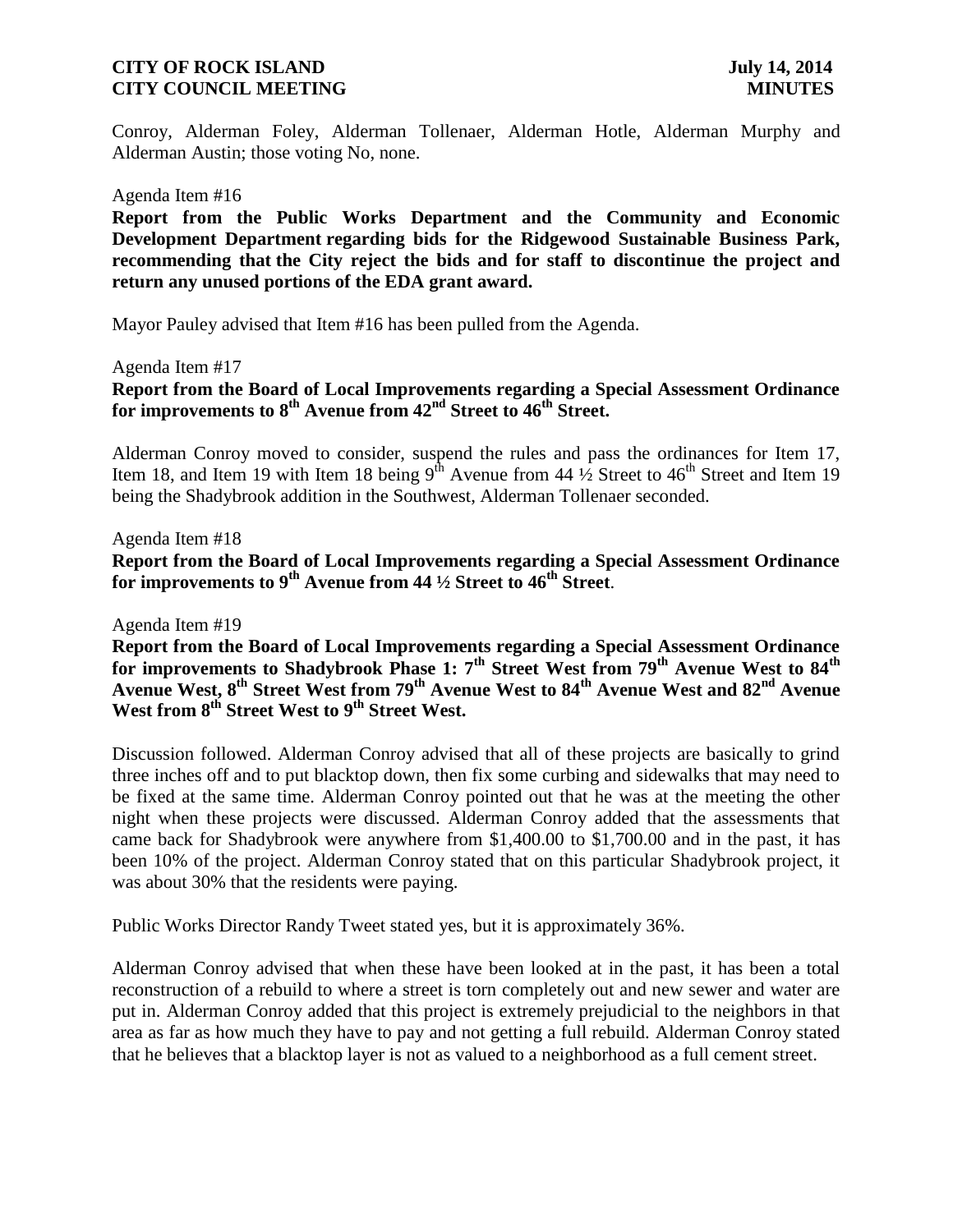At this time, Alderman Conroy moved to approve these projects with the caveat that no resident will pay more than half of their assessed valuation, Alderman Murphy seconded.

Alderman Austin inquired as to whether this is being applied to all of these projects. Alderman Conroy stated that he is applying this to all three of the projects.

Public Works Director Randy Tweet discussed percentages as it related to special assessments. After more discussion, Alderman Murphy stated that it is time to stop assessments and build it into the budget.

Alderman Foley agreed with Alderman Conroy on the blacktop roads. Alderman Hotle supported Alderman Conroy and agreed with Alderman Murphy for a comprehensive overhaul of the plan in regards to special assessments. Alderman Austin stated that he was not totally against the system; it just needs to be tweaked.

After more discussion, the amendment to the motion carried by the following Aye and No vote. Those voting Aye being; Alderman Clark, Alderman Conroy, Alderman Foley, Alderman Tollenaer, Alderman Hotle, Alderman Murphy and Alderman Austin, those voting No, none.

The original amended motion reads as follows: It was moved by Alderman Conroy and seconded by Alderman Tollenaer to consider, suspend the rules and pass the ordinances for Item 17, Item 18 and Item 19 with the caveat that no resident will pay more than half of their assessed valuation. The motion carried by the following Aye and No vote; those voting Aye being; Alderman Clark, Alderman Conroy, Alderman Foley, Alderman Tollenaer, Alderman Hotle, Alderman Murphy and Alderman Austin; those voting No, none.

#### Agenda Item #20

# **Report from the Public Works Department regarding a request from Snyder Construction to install a pedestrian access ramp within the City Right of Way at 321 24th Street.**

Alderman Hotle moved and Alderman Tollenaer seconded to allow Snyder Construction to install the pedestrian ramp within the  $24<sup>th</sup>$  Street right of way, subject to providing proof of insurance and a recordable agreement. The motion carried by the following Aye and No vote; those voting Aye being; Alderman Clark, Alderman Conroy, Alderman Foley, Alderman Tollenaer, Alderman Hotle, Alderman Murphy and Alderman Austin; those voting No, none.

#### Agenda Item #21

## **Report from the Community and Economic Development Department regarding a request from Mr. Daniel Raney for rezoning from a R-3 (one and two family residence) district to an O-1 (office) district at 2436 24th Street.**

It was moved by Alderman Foley and seconded by Alderman Murphy to approve the rezoning as recommended and refer to the City Attorney for an ordinance. The motion carried by the following Aye and No vote; those voting Aye being; Alderman Clark, Alderman Conroy, Alderman Foley, Alderman Tollenaer, Alderman Hotle, Alderman Murphy and Alderman Austin; those voting No, none.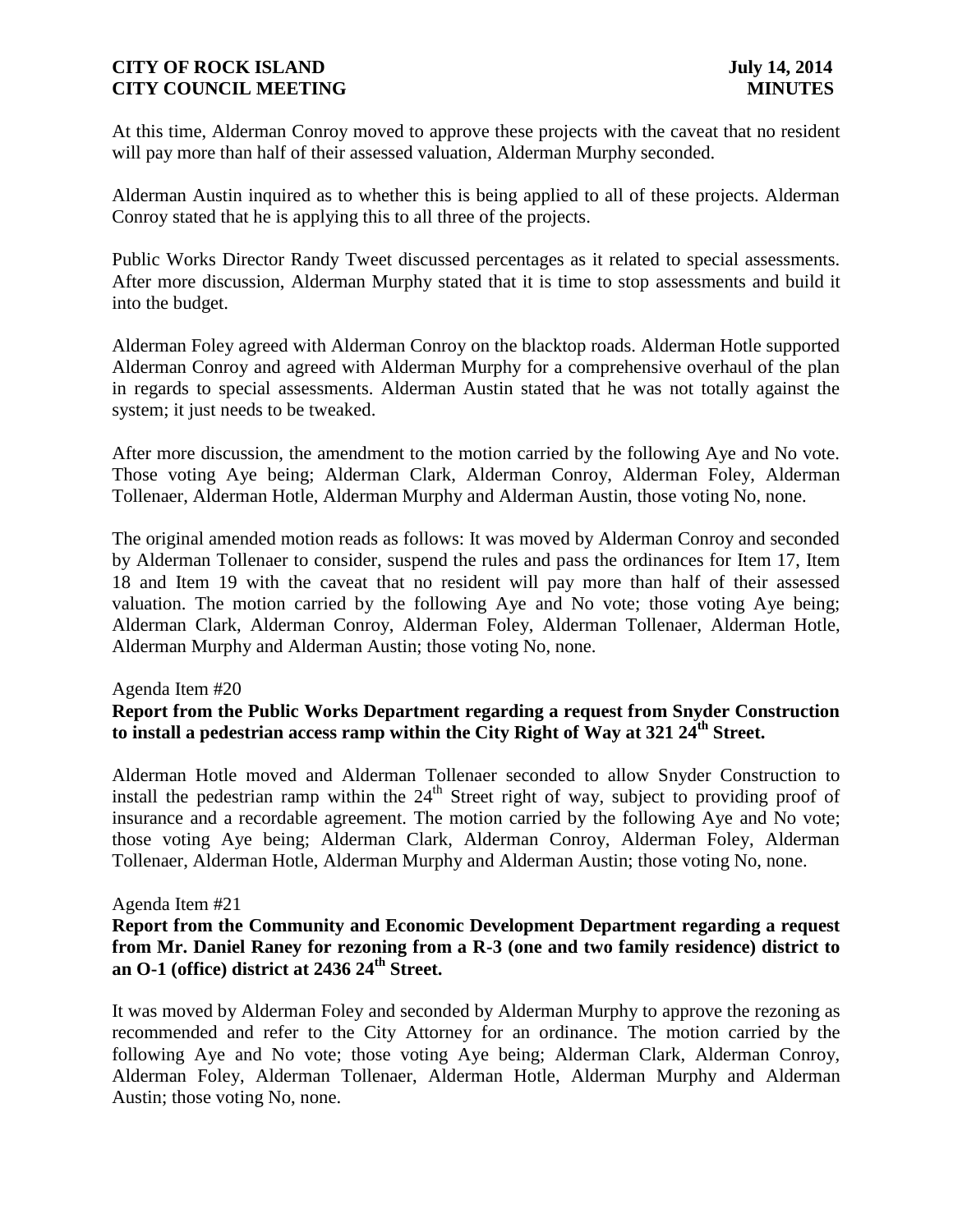#### Agenda Item #22

# **Report from the Traffic Engineering Committee regarding a request for the installation of stop signs at the intersection of 12th Street and 13th Avenue**.

Mayor Pauley inquired as to whether there was a motion for this item. No motion came forward. Mayor Pauley inquired again as to whether there was a motion. With no motion coming forward, Item 22 died for lack of a motion.

#### Agenda Item #23

**Report from the City Clerk regarding a request for a Street Closing at 9th Street between 6 th and 7th Avenue; along with a Sound Amplification permit for the IL/IA Center for Independent Living ADA Family Fun Fair to be held on Friday, July 25, 2014 from 11:00 am to 3:00 pm at the Martin Luther King Jr. Park at 601 9th Street.**

It was moved by Alderman Clark and seconded by Alderman Hotle to approve the requests as recommended. The motion carried by the following Aye and No vote; those voting Aye being; Alderman Clark, Alderman Conroy, Alderman Foley, Alderman Tollenaer, Alderman Hotle, Alderman Murphy and Alderman Austin; those voting No, none.

### Agenda Item #24

**Report from the City Clerk regarding a request from Kim Thompson for a Street Closing at 14th Street between 9th Avenue and 10th Avenue, along with Sound Amplification for the Celebrate Longview-West End Community Block Party and Resource Fair to be held on Saturday, July 26, 2014 from 11:00 am to 2:00 pm**.

Alderman Clark moved and Alderman Hotle seconded to approve the requests as recommended. The motion carried by the following Aye and No vote; those voting Aye being; Alderman Clark, Alderman Conroy, Alderman Foley, Alderman Tollenaer, Alderman Hotle, Alderman Murphy and Alderman Austin; those voting No, none.

#### Agenda Item #25

# **Report from the City Clerk regarding a request from the Quarter -Til Tap to hold a 40th class reunion event outside in their parking lot on Friday, August 8, 2014 from 6:00 pm to 10:00 pm at 4101 14th Avenue.**

It was moved by Alderman Murphy and seconded by Alderman Hotle to approve the request as recommended, subject to complying with all liquor license regulations and subject to being closed down early if noise complaints are received. The motion carried by the following Aye and No vote; those voting Aye being; Alderman Clark, Alderman Conroy, Alderman Foley, Alderman Tollenaer, Alderman Hotle, Alderman Murphy and Alderman Austin; those voting No, none.

#### Agenda Item #26

**Report from the City Clerk regarding a revised application from Pastor Janet Waychoff of the First Baptist Church for sound amplification on Friday, August 22, 2014 from 8:00 pm**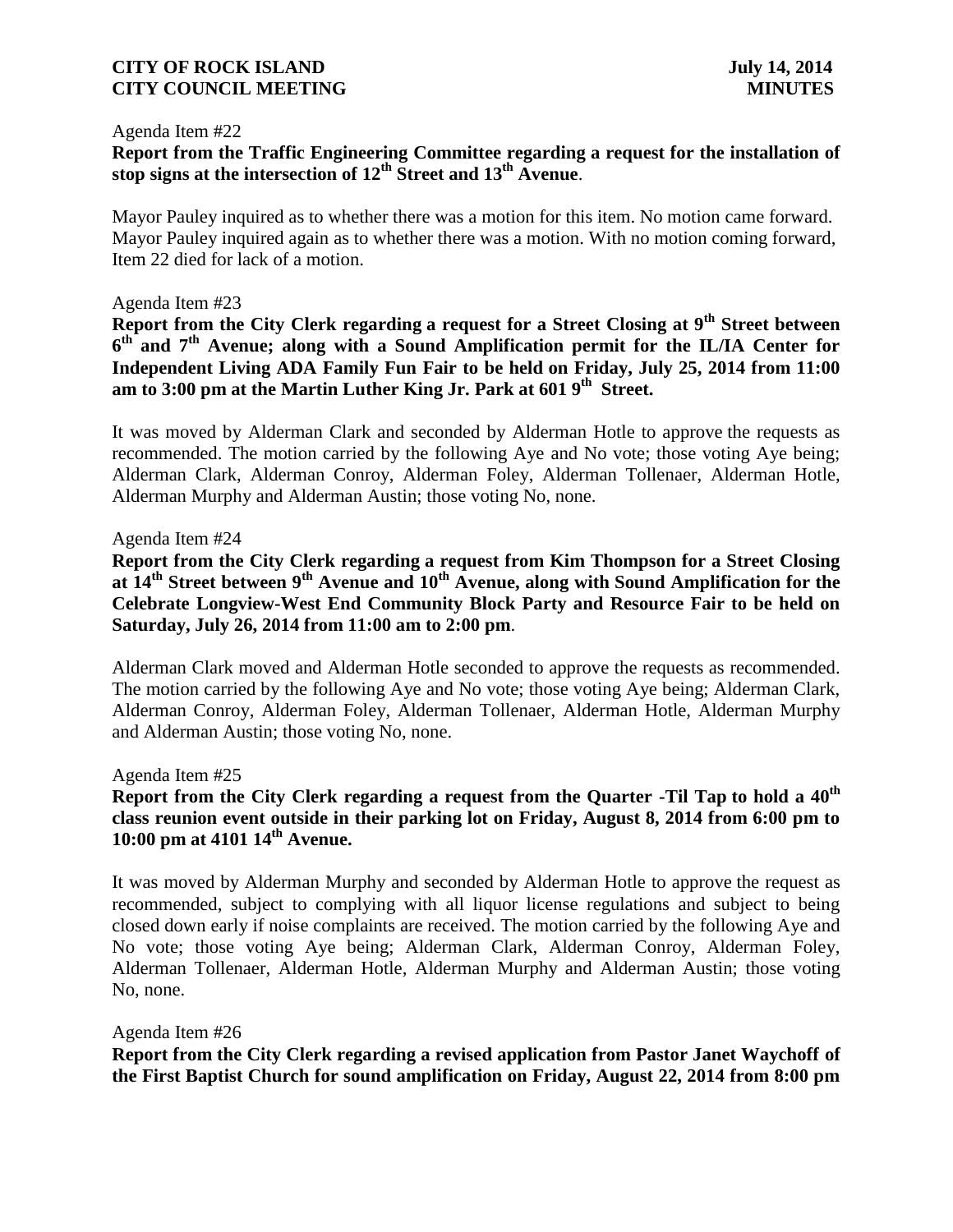# **to 11:00 pm instead of the previously approved date of Friday, August 15, 2014 for the free Summer Outdoor Family Theater event to be held at 3020 30th Street.**

Alderman Tollenaer moved and Alderman Hotle seconded to approve the revised date for sound amplification as recommended. The motion carried by the following Aye and No vote; those voting Aye being; Alderman Clark, Alderman Conroy, Alderman Foley, Alderman Tollenaer, Alderman Hotle, Alderman Murphy and Alderman Austin; those voting No, none.

#### Agenda Item #27

**Report from the City Clerk regarding a request for a Street Closing at 9th Street between 6 th and 7th Avenue; along with a Sound Amplification permit for the Rock Island County NAACP Community Celebration and Resource Fair to be held on Saturday, September 20, 2014 from noon to 4:00 pm at the Martin Luther King Center at 630 9th Street.**

It was moved by Alderman Clark and seconded by Alderman Conroy to approve the requests as recommended. The motion carried by the following Aye and No vote; those voting Aye being; Alderman Clark, Alderman Conroy, Alderman Foley, Alderman Tollenaer, Alderman Hotle, Alderman Murphy and Alderman Austin; those voting No, none.

### Agenda Item #28

# **Report from the City Clerk regarding a request from Terry Anderson for a Street Closing at 21st Street between 16th Avenue and 17th Avenue on Sunday, September 28, 2014 from 4:00 pm to 6:00 pm for the Highland Park Historic Neighborhood Association's block party.**

Alderman Hotle moved and Alderman Murphy seconded to approve the request as recommended. The motion carried by the following Aye and No vote; those voting Aye being; Alderman Clark, Alderman Conroy, Alderman Foley, Alderman Tollenaer, Alderman Hotle, Alderman Murphy and Alderman Austin; those voting No, none.

#### Agenda Item #29

# **Report from the City Clerk regarding an activity application for the St. Patrick's Day Parade to be held on Saturday, March 14, 2015 beginning at 11:30 am, and a Resolution authorizing the use of a portion of 15th Street from 2nd Avenue to the Centennial Bridge.**

It was moved by Alderman Conroy and seconded by Alderman Hotle to approve the event as recommended and adopt the resolution. The motion carried by the following Aye and No vote; those voting Aye being; Alderman Clark, Alderman Conroy, Alderman Foley, Alderman Tollenaer, Alderman Hotle, Alderman Murphy and Alderman Austin; those voting No, none.

### Agenda Item #30 **Walgreens 5K Color Run.**

Alderman Foley moved (for discussion proposes) to rescind the motion passed at the meeting on Monday, June 23, 2014 regarding approval of the Walgreens 5k Color Run and adoption of the resolution for Saturday, September 13, 2014, Alderman Murphy seconded the motion.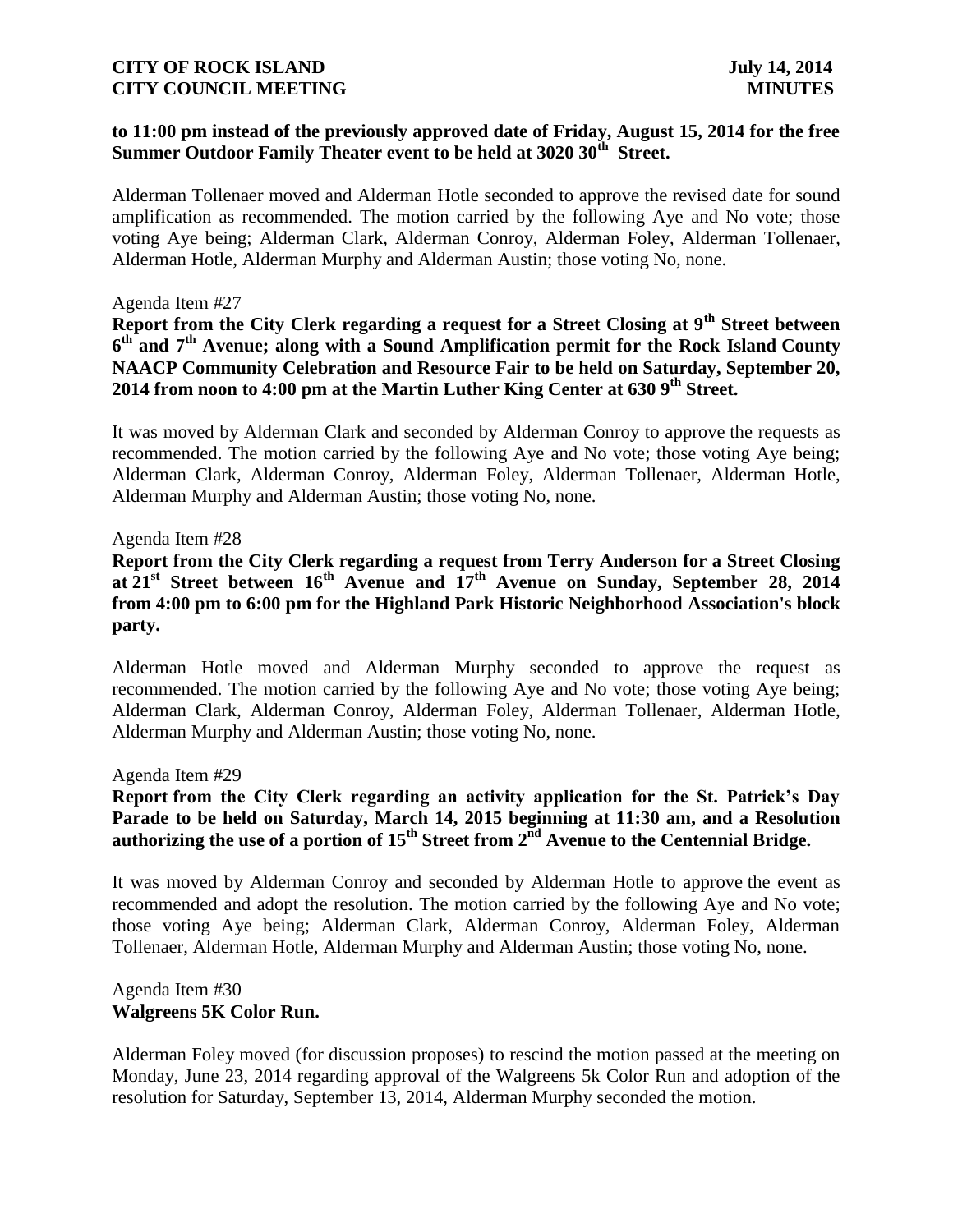Discussion followed. Alderman Tollenaer advised that there are some people (business owners) in the audience that wish to speak on this item.

Mr. Ron Harksen of 1918 65<sup>th</sup> Avenue West stepped forward. Mr. Harksen stated that he was at the meeting representing Rock Island Electric Motor Repair at 211 31<sup>st</sup> Avenue. Mr. Harksen presented and read a prepared statement to Council. Mr. Harksen pointed out that 31<sup>st</sup> Avenue is the only way in and out for their business and they have to be available to their industrial customers 24 hours a day, seven days a week. Mr. Harksen indicated that when the people came by about the race, they talked to the receptionist and did not talk to the owners to get their input. Mr. Harksen advised that by closing the street in front of the business for any amount of time will hinder the ability to access the building and to serve customers. Mr. Harksen inquired upon Council to reconsider closing the street.

Mr. Jim Davies of 2408 45<sup>th</sup> Street stepped forward. Mr. Davies stated that he runs Ted's Boatarama at 102 31<sup>st</sup> Avenue and he is at the meeting also representing Alter Metal Recycling and Johannes Bus Service. Mr. Davies stated that he was very disappointed that no one from the City contacted his business about the race. Mr. Davies stated that he would like to support the race, but it is hard to when the store is being forced to close. Mr. Davies added that there are 13 employees that work on Saturday and they will lose pay, and the customers won't be able to get off of 31<sup>st</sup> Avenue to get to the store. Mr. Davies stated that he was upset about the City taking this action and closing the road without giving Ted's Boatarama the ability to respond to what it does to the business. Mr. Davies further discussed this issue.

Alderman Tollenaer stated that he talked to two businesses on  $31<sup>st</sup>$  Avenue; Old Dominion Freight Line and Johannes Bus Service. Alderman Tollenaer stated that Old Dominion Freight Line needs access to their building as well as Johannes Bus Service. Alderman Tollenaer stated that both of the owners of these businesses stated to the people that gave them the information that this was unacceptable. Alderman Tollenaer added that these two businesses are opposed to the event.

Alderman Murphy stated that this isn't the first time that the City has received complaints. Alderman Murphy added that the City needs to look at how businesses are notified. Alderman Murphy commented that in this situation where a street is being closed down and it is affecting someone's business, the City allows the person that is applying to notify the businesses. Alderman Murphy stated that the City needs a better system and if there needs to be an application fee to cover the cost of staff doing the work and mailing letters out then the City should do that. Alderman Murphy stated that she would be supporting the motion due to all of the people that stated it would have a negative impact on their business.

Alderman Austin stated that he had asked for Alderman Murphy's idea in the past and collecting a fee to cover that cost may be the right action to take.

Sarah Wright, Director of Development and Communication for The Arc of the Quad Cities stepped forward. Ms. Wright spoke in favor of the Color Me Happy 5K Run. Ms. Wright stated that this event will be very positive. Ms. Wright added that this is a force for economic development to highlight this new area in Rock Island that is being under development at this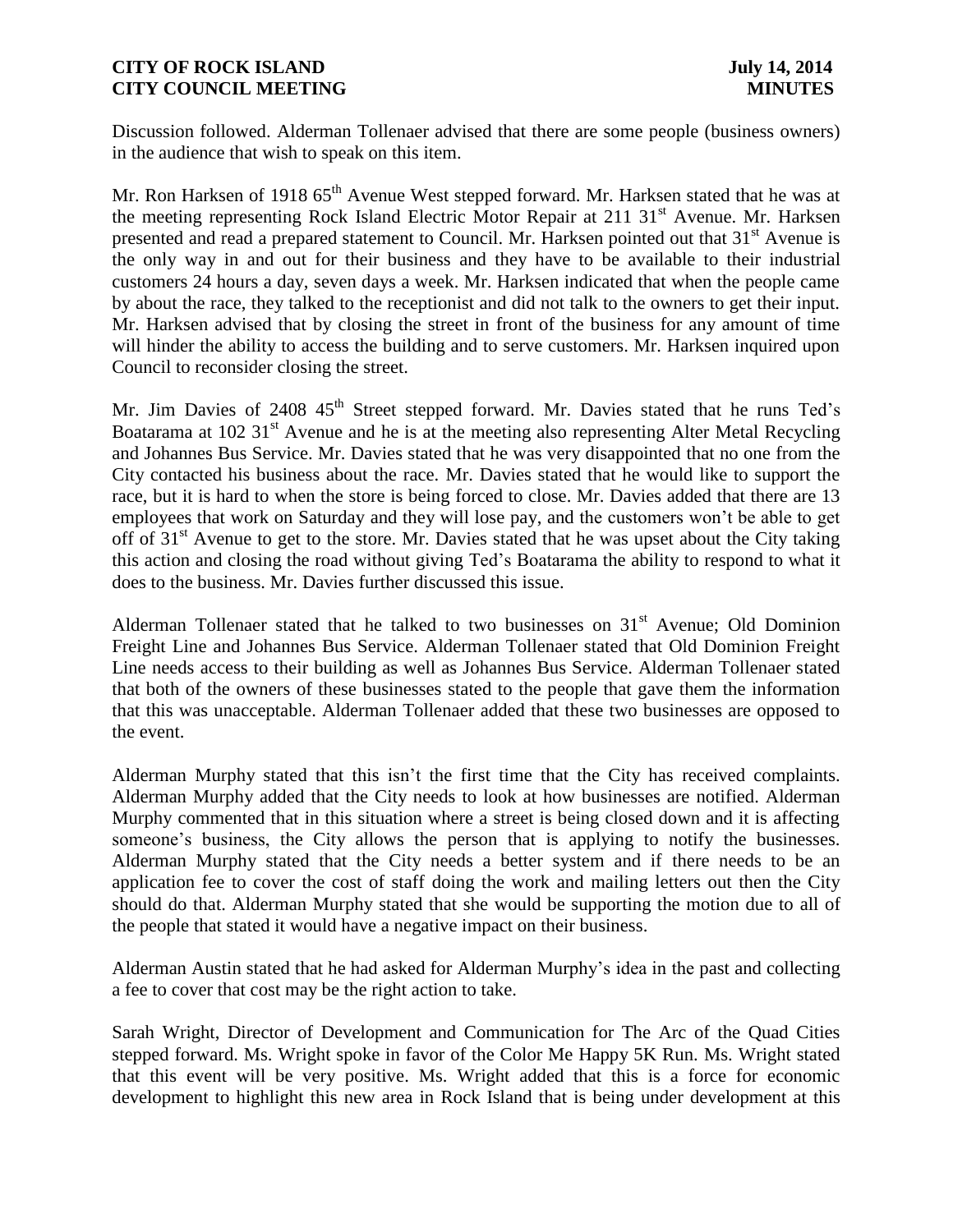time. Ms. Wright noted that all proceeds will go to the Arc. Ms. Wright added that money is being raised through this event to build new group homes for individuals with disabilities to live in the cities of Rock Island and Moline. Ms. Wright stated that she regrets that the businesses will be affected for a couple of hours on a Saturday. Ms. Wright stated that she hoped everyone will support this event.

Mayor Pauley stated to Ms. Wright that he supports the event; it is not the event; the issue is the location and whether or not a number of businesses should be shut down for a period of time that have also been there for a long period of time.

Alderman Conroy stated that voting to shut down the street for that amount of time may not have been correct; everyone wants to make it right. Alderman Conroy suggested turning it into a three lane street for a day at the City's cost as far as for Police and barricades or possibly a one way for a day. Alderman Conroy commented that going forward, there needs to be a better process than what the City has because people were not notified correctly.

Alderman Conroy and Alderman Tollenaer further discussed suggestions for making this event work and to satisfy the businesses.

Carla Bowker of 3203 18<sup>th</sup> Avenue, Moline and representing Walgreens stepped forward. Ms. Bowker stated that the street wouldn't be closed down until 15 minutes prior to the beginning of the race. Ms. Bowker added that they would start on the lane closest to Ted's Boatarama and as soon as the last runner goes through, the lane would open back up and the south side would remain open until the runners come back.

Mayor Pauley inquired upon Police Chief Jeff VenHuizen as to what kind of additional staffing level would be needed to accomplish this.

Chief VenHuizen advised that it possibly would take no more than three additional people. Chief VenHuizen added that more barricades would be needed to close off more intersections. Chief VenHuizen thought this could be accomplished.

Alderman Conroy stated that this event is not until September  $13<sup>th</sup>$ , Alderman Conroy suggested to keep it moving forward and have Police and Public Works come back with the business owners and the race promoters and come up with a final solution that can be agreed upon. Alderman Conroy added that the City wants it to be the least amount of inconvenience to the business owners.

Police Chief VenHuizen stated that this can probably work out as long as Walgreens in setting this race up understands that if it goes down to one lane, there may be some people that may have to move out of the way if there are some competitive runners in the race.

Mayor Pauley inquired as to whether Council could expect a final plan by July  $28<sup>th</sup>$ . City Manager Thomas stated that he will get everyone together and come up with a plan by July 28<sup>th</sup>.